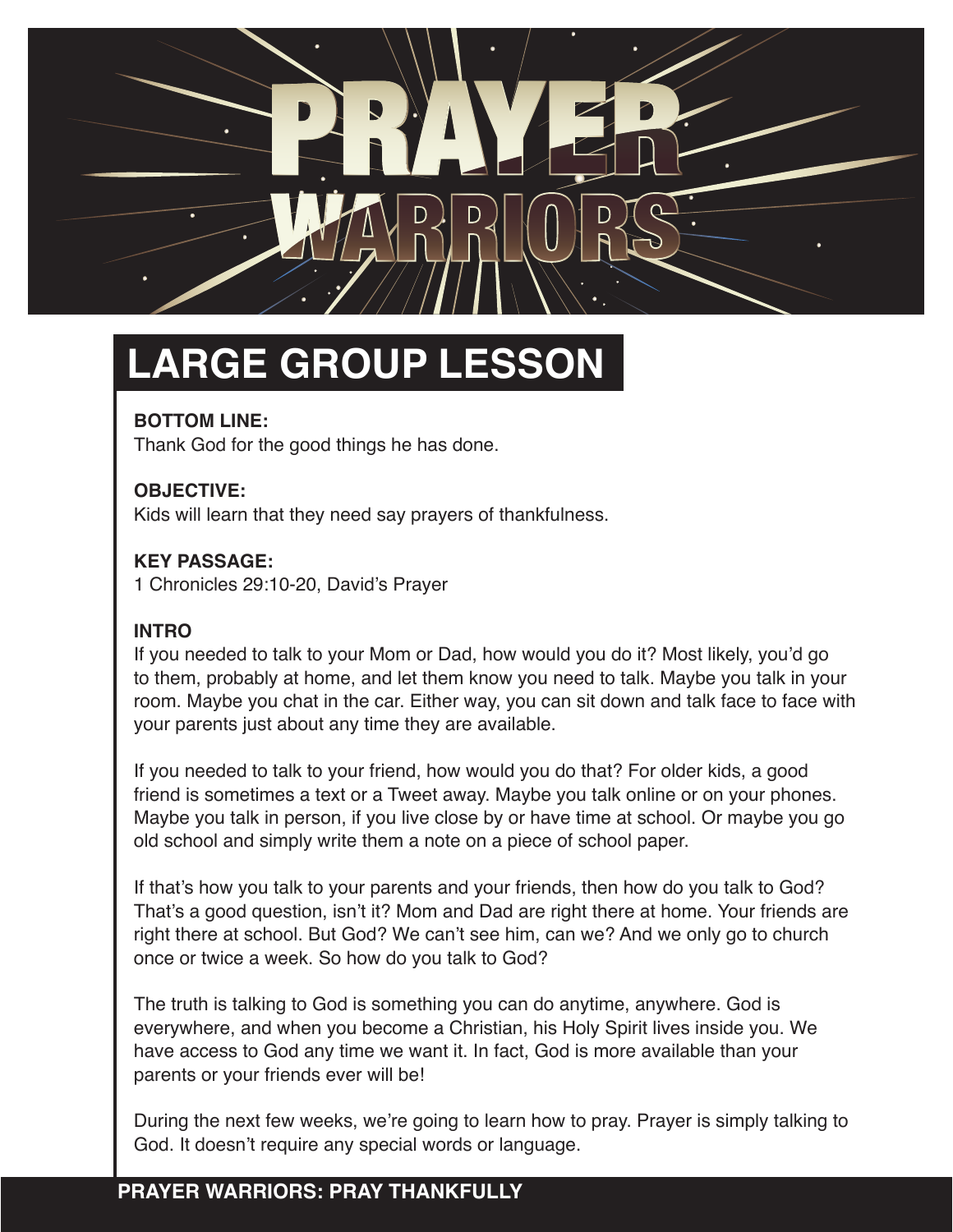## **LARGE GROUP LESSON**

It simply requires us to be honest with God and to be silent so God can speak to us.

Today, we're going to look at a prayer of David. David was just a shepherd boy when he was chosen by God to become a king. He slayed a giant, united God's people, and wrote most of the book of Psalms. As David neared the end of his life, he began to look back at all the good things God had done. Overwhelmed by all the blessings, David offered up a prayer of thanks.

#### **READ 1 CHRONICLES 29:10-20**

#### **MAIN POINT**

David knew that all of the good things he had came from God. He knew that all of the good things his people now enjoyed were blessings from the Lord. In front of all the people, David praised God, thanking him for all the blessings God had given to him and his people. He asked God to bless his son, and to use him to carry on the work David started.

David knew that his son, Solomon, and the people of Israel could do great things if they stayed faithful to the Lord. By offering this prayer, David set an example for them, and for us. He shows us that we need to thank God first and foremost when we pray, and always be mindful of God's blessings.

#### **DRIVE IT HOME**

Saying "thank you" is one of the most important lessons our parents teach us. When someone answers our request, we say thank you. When they send us a gift for our birthday, we send a thank you card.

Saying thank you to God is more than just good manners. It's a way of reminding ourselves that God is the giver of all good things. We need to thank God on our good days. We need to thank him when we get good news. We need to thank him for answering prayers.

Just as important, we need to thank God on our bad days. When all is wrong with the world, when we don't get the grade we wanted, when we just want everyone to go away and leave us alone, we need to say a prayer of thanks.

Being thankful when we are down in the dumps is the first step to pulling ourselves out of the dumps. The more we thank God, the more we realize how blessed we are. The more blessed we feel, the harder it is to stay sad or angry.

God has given us a beautiful world. He gave us people who love us and people we enjoy. He's made us all unique, and he has a special purpose for all of us. There's so much to be thankful for, how can we not praise his name?

## **PRAYER WARRIORS: PRAY THANKFULLY**